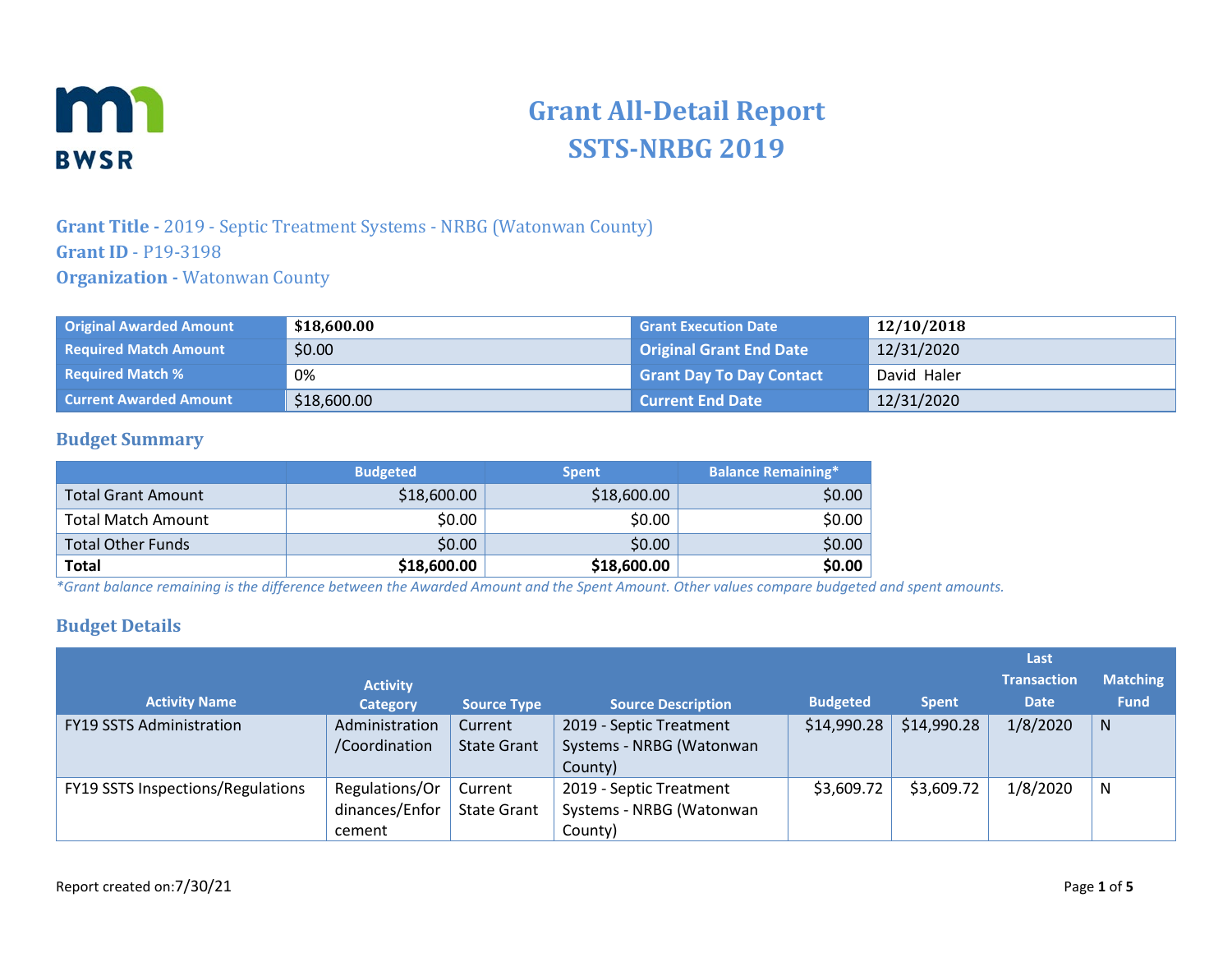#### **Activity Details Summary**

| <b>Activity Details</b>             | <b>Total Action Count</b> | <b>Total Activity Mapped</b> | <b>Proposed Size / Unit</b> | <b>Actual Size / Unit</b> |
|-------------------------------------|---------------------------|------------------------------|-----------------------------|---------------------------|
|                                     |                           |                              |                             |                           |
| <b>Proposed Activity Indicators</b> |                           |                              |                             |                           |

| <b>Activity Name</b>     | <b>Indicator Name</b> | <b>Value &amp; Units</b> | <b>Waterbody Calculation Tool</b> | <b>Comments</b> |
|--------------------------|-----------------------|--------------------------|-----------------------------------|-----------------|
|                          |                       |                          |                                   |                 |
| Einel Indicators Cummany |                       |                          |                                   |                 |

#### **Final Indicators Summary**

| <b>Indicator Name</b> | <b>Total Value</b> | Unit |
|-----------------------|--------------------|------|
|-----------------------|--------------------|------|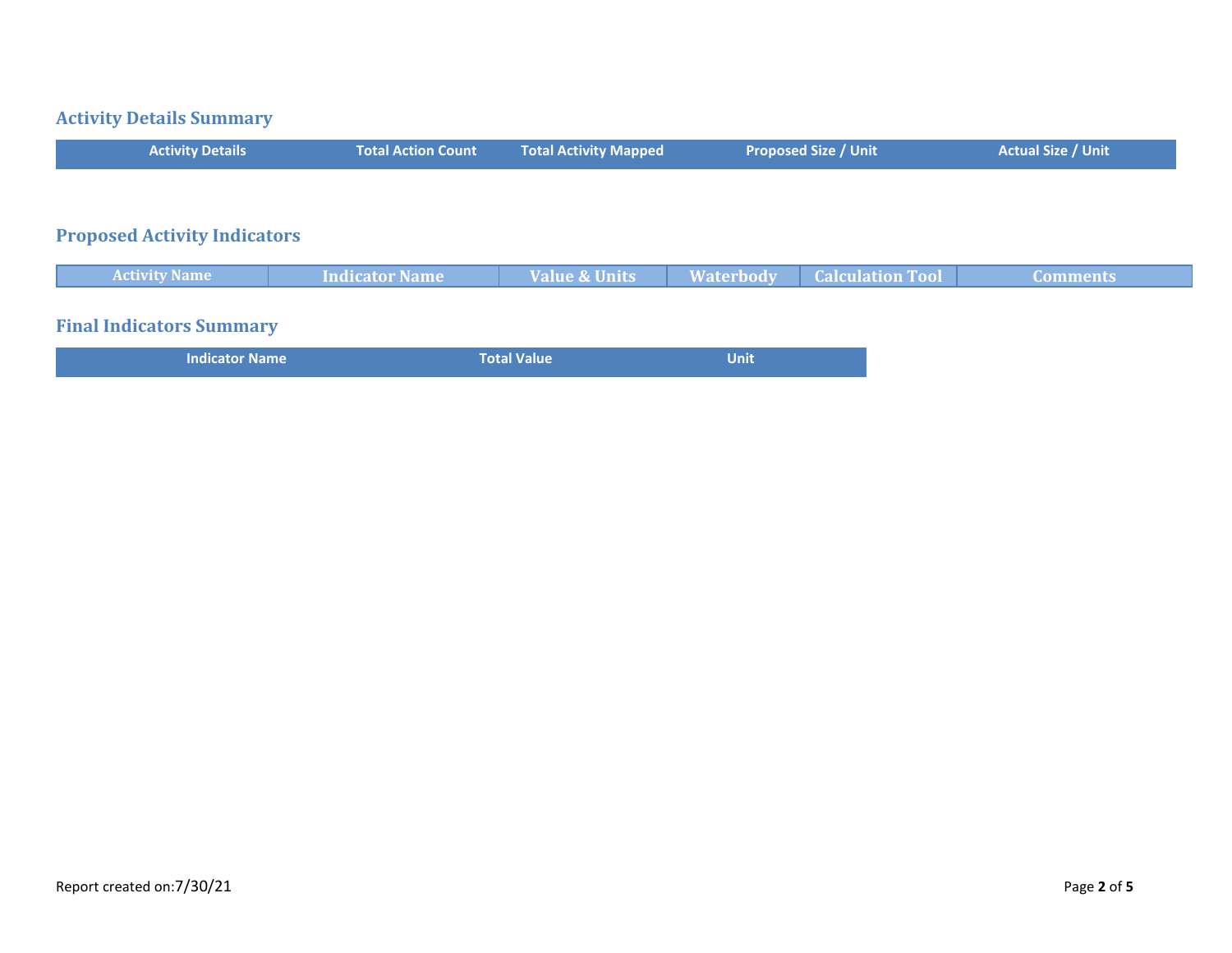## **Grant Activity**

| <b>Grant Activity - FY19 SSTS Administration</b> |                                                                                                                                                                                                                                                                                                                                                                                                                                                                                                                                            |                 |           |  |
|--------------------------------------------------|--------------------------------------------------------------------------------------------------------------------------------------------------------------------------------------------------------------------------------------------------------------------------------------------------------------------------------------------------------------------------------------------------------------------------------------------------------------------------------------------------------------------------------------------|-----------------|-----------|--|
| <b>Description</b>                               | Continue to work with property owners to assure proper siting, design and installation of SSTS systems. Create and<br>maintain records of construction and certification activities. Attend required inspector certification and licensing classes.<br>Prepare annual MPCA SSTS Report.                                                                                                                                                                                                                                                    |                 |           |  |
| <b>Category</b>                                  | ADMINISTRATION/COORDINATION                                                                                                                                                                                                                                                                                                                                                                                                                                                                                                                |                 |           |  |
| <b>Start Date</b>                                | $1$ -Jan- $19$                                                                                                                                                                                                                                                                                                                                                                                                                                                                                                                             | <b>End Date</b> | 31-Dec-19 |  |
| <b>Has Rates and Hours?</b>                      | No.                                                                                                                                                                                                                                                                                                                                                                                                                                                                                                                                        |                 |           |  |
| <b>Actual Results</b>                            | Provided assistance and information to property owners relating to rules, siting, inspection, and maintenance of new and<br>existing septic systems. Staff also attended training and completed reporting for the MPCA on the SSTS program. SSTS<br>Report was submitted electronically to the MPCA.<br>2019 Grant Expenses:<br>\$50.00- SSTS Staff Training<br>\$7897.06- K Schlomann 2019 SSTS Admin Hrs billed at \$43.57/Hr<br>\$7043.22- D Haler 2019 Partial SSTS Admin Hrs billed at \$55.25/Hr<br>Total 2019 Grant Exp: \$14990.28 |                 |           |  |